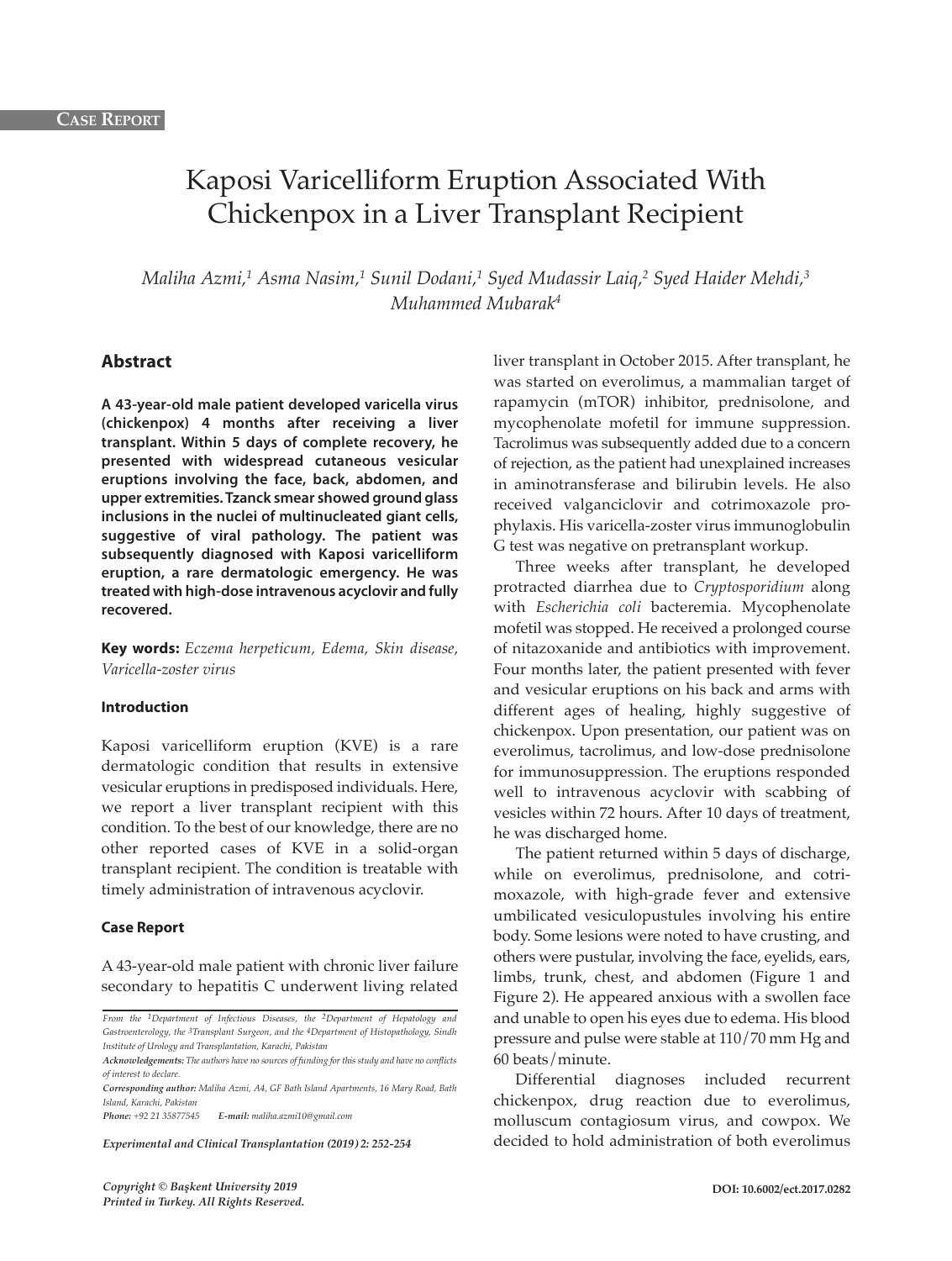and cotrimoxazole and obtained a dermatology consultation.

Tzanck smear was performed on one of the lesions. The smear showed multinucleated giant cells with acantholysis and ground glass inclusions (Figure 3). These findings were highly suggestive of herpesvirus infection. The patient was diagnosed with KVE, a widespread cutaneous eruption in predisposed individuals.

The patient was treated this time with high-dose intravenous acyclovir. His fever and facial edema subsided within 72 hours of treatment, and the lesions improved slowly over 10 days with crusting. He was discharged home on day 20 of admission. On follow-up, his lesions had healed with residual persistent scarring.

**Figure 1.** Pustular Lesions With Crusting and Edema Involving Face



**Figure 2.** Extensive Centrally Umbilicated Vesicular Pustules on Abdomen



**Figure 3.** High-Power View of Cellular Smear Showing Enlarged Cells With Ground Glass Nuclear Inclusions (Hematoxylin and Eosin, ×1000)



#### **Discussion**

Kaposi varicelliform eruption is a widespread skin infection that presents as sudden, painful vesicles, pustules, or erosions. It is also known as eczema herpeticum because it mostly occurs in patients with preexisting skin diseases. 1

In the general population, the incidence of KVE, an uncommon disease, is unknown. <sup>1</sup> So far, there is only 1 case reported of KVE in a bone marrow transplant recipient. This patient had underlying atopic dermatitis and herpetic folliculitis. <sup>2</sup> To the best of our knowledge, we did not find any other cases of KVE in transplant recipients in the literature.

Kaposi varicelliform eruption is mainly associated with underlying skin diseases such as atopic dermatitis, pemphigus foliaceus, ichthyosis vulgaris, seborrheic dermatitis, and irritant contact dermatitis.<sup>3</sup> The exact pathophysiology is unknown, and underlying immunosuppression with impairment of cutaneous immunity and disruption of natural skin barriers may lead to disseminated infection with viruses. <sup>4</sup> The most common virus implicated is herpes simplex virus; however, infections with coxsackievirus A16, vaccinia virus, and varicellazoster virus have also been implicated.

In our patient, the initial presentation was highly suggestive of chickenpox, and he responded well to treatment. However, he subsequently presented with widespread lesions typical of KVE. This could have been due to varicella virus infection leading to the development of KVE. Varicella infection has been commonly reported to be associated with KVE in children. <sup>5</sup> Garg and associates presented a case of varicella-zoster virus infection with KVE in an adult patient with psoriasis. 6

Kaposi varicelliform eruption is a dermatologic emergency. Clinically, it presents as a disseminated,